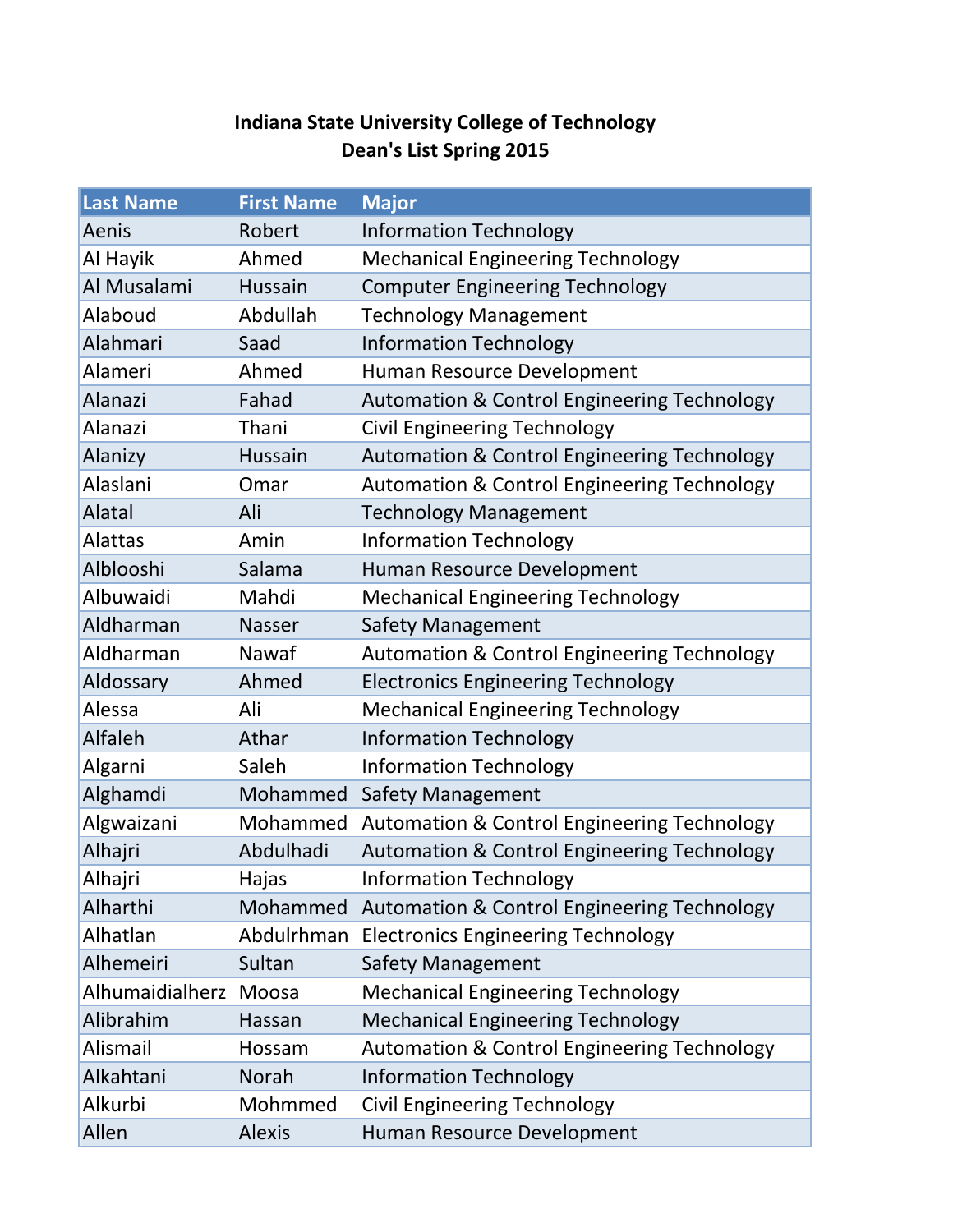| Allen          | Jesse      | <b>Information Technology</b>                          |
|----------------|------------|--------------------------------------------------------|
| Allen          | Pierre     | <b>Information Technology</b>                          |
| Almari         | Faisal     | <b>Safety Management</b>                               |
| Almari         | Hamad      | Safety Management                                      |
| Almarri        | Abdulrhman | <b>Civil Engineering Technology</b>                    |
| Almarri        | Hamad      | <b>Automation &amp; Control Engineering Technology</b> |
| Almarri        | Salem      | <b>Safety Management</b>                               |
| Almubayidh     | Faisal     | <b>Safety Management</b>                               |
| Almuhaishi     | Mustafa    | <b>Computer Engineering Technology</b>                 |
| Almuhanna      | Ali        | <b>Electronics Engineering Technology</b>              |
| Almurashi      | Ali        | <b>Mechanical Engineering Technology</b>               |
| Almuwallad     | Abed       | <b>Electronics Engineering Technology</b>              |
| Alnajrani      | Ali        | <b>Mechanical Engineering Technology</b>               |
| <b>Alnasir</b> | Mohammed   | <b>Professional Aviation Flight Technology</b>         |
| Alneami        | Shahab     | <b>Information Technology</b>                          |
| Alorayf        | Mohammed   | <b>Civil Engineering Technology</b>                    |
| Alotaibi       | Abdalrhman | <b>Civil Engineering Technology</b>                    |
| Alotaibi       | Fahad      | <b>Safety Management</b>                               |
| Aloufi         | Assem      | <b>Civil Engineering Technology</b>                    |
| Alqashanin     | Mana       | <b>Information Technology</b>                          |
| Alrashdi       | Mohamed    | Human Resource Development                             |
| Alsaadoun      | Zeyad      | <b>Civil Engineering Technology</b>                    |
| Alsalhi        | Majed      | <b>Computer Engineering Technology</b>                 |
| Alshahrani     | Jehad      | <b>Automation &amp; Control Engineering Technology</b> |
| Alshammari     | Adi        | Civil Engineering Technology                           |
| Alshammri      | Mohand     | <b>Automation &amp; Control Engineering Technology</b> |
| Alsharif       | Mashhoor   | <b>Civil Engineering Technology</b>                    |
| Alshehri       | Mohammed   | <b>Automation &amp; Control Engineering Technology</b> |
| Alsirhani      | Saud       | <b>Automation &amp; Control Engineering Technology</b> |
| Alsubeiai      | Eid        | <b>Automation &amp; Control Engineering Technology</b> |
| Alsuhaymi      | Matar      | <b>Electronics Engineering Technology</b>              |
| Altamimi       | Fahad      | <b>Safety Management</b>                               |
| Alturkistani   | Asma       | <b>Information Technology</b>                          |
| Alyami         | Ahmed      | Automation & Control Engineering Technology            |
| Alzahrani      | Abdulatif  | <b>Automation &amp; Control Engineering Technology</b> |
| Alzubaidi      | Wajdi      | <b>Automation &amp; Control Engineering Technology</b> |
| Anderson       | Riley      | <b>Interior Design</b>                                 |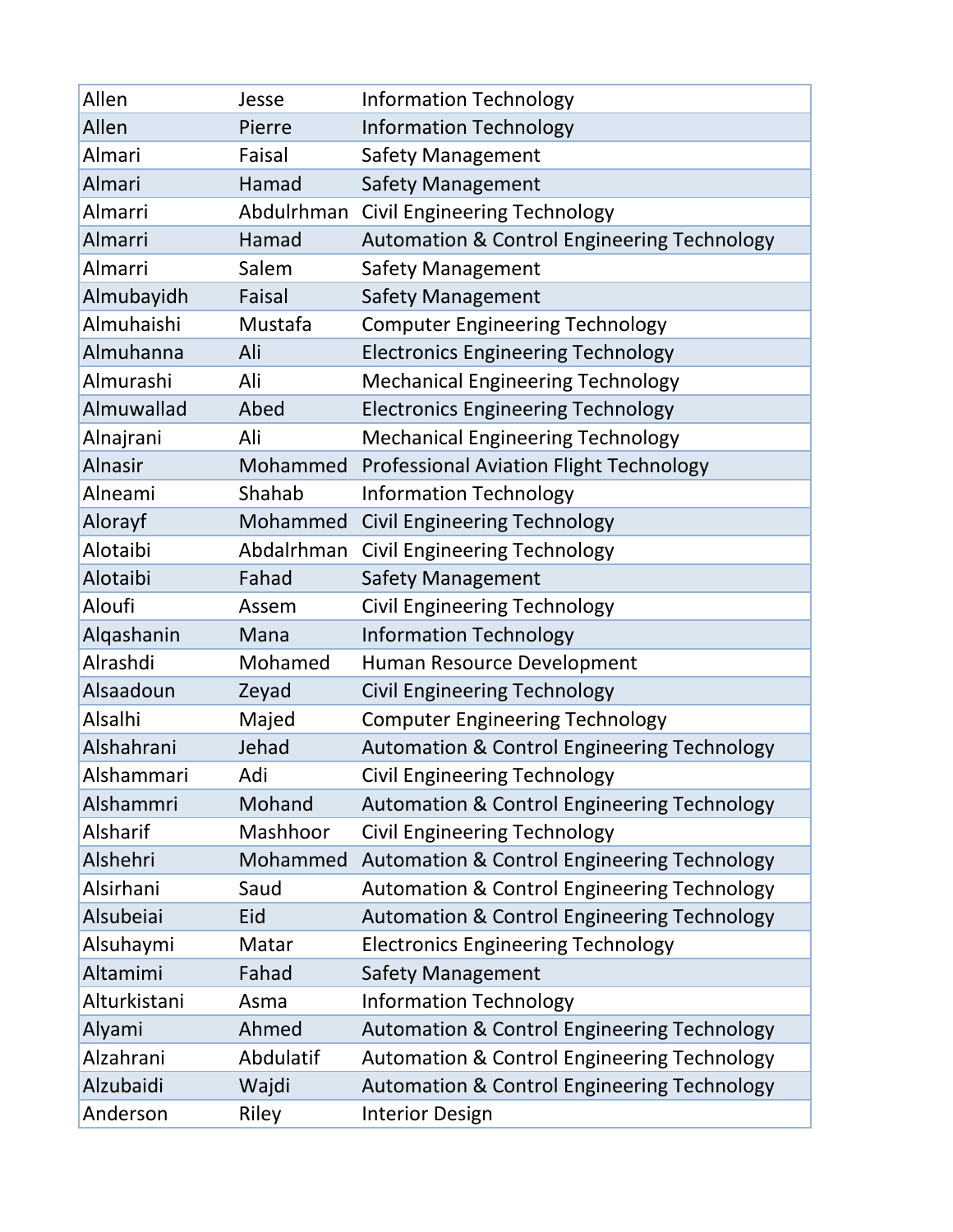| Andrews          | William        | <b>Aviation Management</b>                             |
|------------------|----------------|--------------------------------------------------------|
| Anthony          | Charlie        | <b>Mechanical Engineering Technology</b>               |
| Artz             | <b>Brandon</b> | <b>Electronics Engineering Technology</b>              |
| Ash              | Lacey          | Human Resource Development                             |
| Ashley           | Tyler          | <b>Automation &amp; Control Engineering Technology</b> |
| Asia             | Ange           | <b>Information Technology</b>                          |
| Assiri           | Humoud         | <b>Safety Management</b>                               |
| Auer             | Jalen          | <b>Aviation Management</b>                             |
| Axe              | Joshua         | <b>Information Technology</b>                          |
| <b>Azooz</b>     | Mohanned       | <b>Electronics Engineering Technology</b>              |
| <b>Balhareth</b> | Majed          | <b>Automation &amp; Control Engineering Technology</b> |
| <b>Banister</b>  | Austin         | <b>Aviation Management</b>                             |
| <b>Baumgart</b>  | Benjamin       | <b>Computer Engineering Technology</b>                 |
| <b>Beaver</b>    | <b>Derek</b>   | <b>Aviation Management</b>                             |
| <b>Bennett</b>   | <b>Brian</b>   | Interior Architecture Design                           |
| Bertermann       | Peter          | <b>Mechanical Engineering Technology</b>               |
| <b>Bishop</b>    | Andrea         | Human Resource Development                             |
| <b>Bitzel</b>    | Shawn          | <b>Information Technology</b>                          |
| <b>Bledsoe</b>   | Hannah         | Human Resource Development                             |
| <b>Bordner</b>   | Kayleigh       | <b>Professional Aviation Flight Technology</b>         |
| <b>Braddock</b>  | <b>Blake</b>   | <b>Mechanical Engineering Technology</b>               |
| Brandenberger    | James          | <b>Electronics Engineering Technology</b>              |
| <b>Brendle</b>   | Adam           | <b>Aviation Management</b>                             |
| <b>Britton</b>   | Jonah          | <b>Electronics Engineering Technology</b>              |
| <b>Brown</b>     | Devin          | <b>Automation &amp; Control Engineering Technology</b> |
| <b>Brown</b>     | Kenneth        | <b>Computer Engineering Technology</b>                 |
| <b>Buhlaigah</b> | Ayad           | <b>Mechanical Engineering Technology</b>               |
| <b>Bukhary</b>   | Zain           | <b>Electronics Engineering Technology</b>              |
| <b>Bunnell</b>   | Nathan         | <b>Mechanical Engineering Technology</b>               |
| <b>Burd</b>      | Michael        | <b>Information Technology</b>                          |
| <b>Burr</b>      | William        | Technology&Engineering Educ                            |
| Cain             | Caleb          | <b>Mechanical Engineering Technology</b>               |
| Campbell         | <b>Jack</b>    | <b>Safety Management</b>                               |
| Carl             | Steven         | <b>Professional Aviation Flight Technology</b>         |
| Carnighan        | Andrew         | <b>Professional Aviation Flight Technology</b>         |
| Carpenter        | Christopher    | <b>Professional Aviation Flight Technology</b>         |
| Carr             | <b>Trey</b>    | <b>Information Technology</b>                          |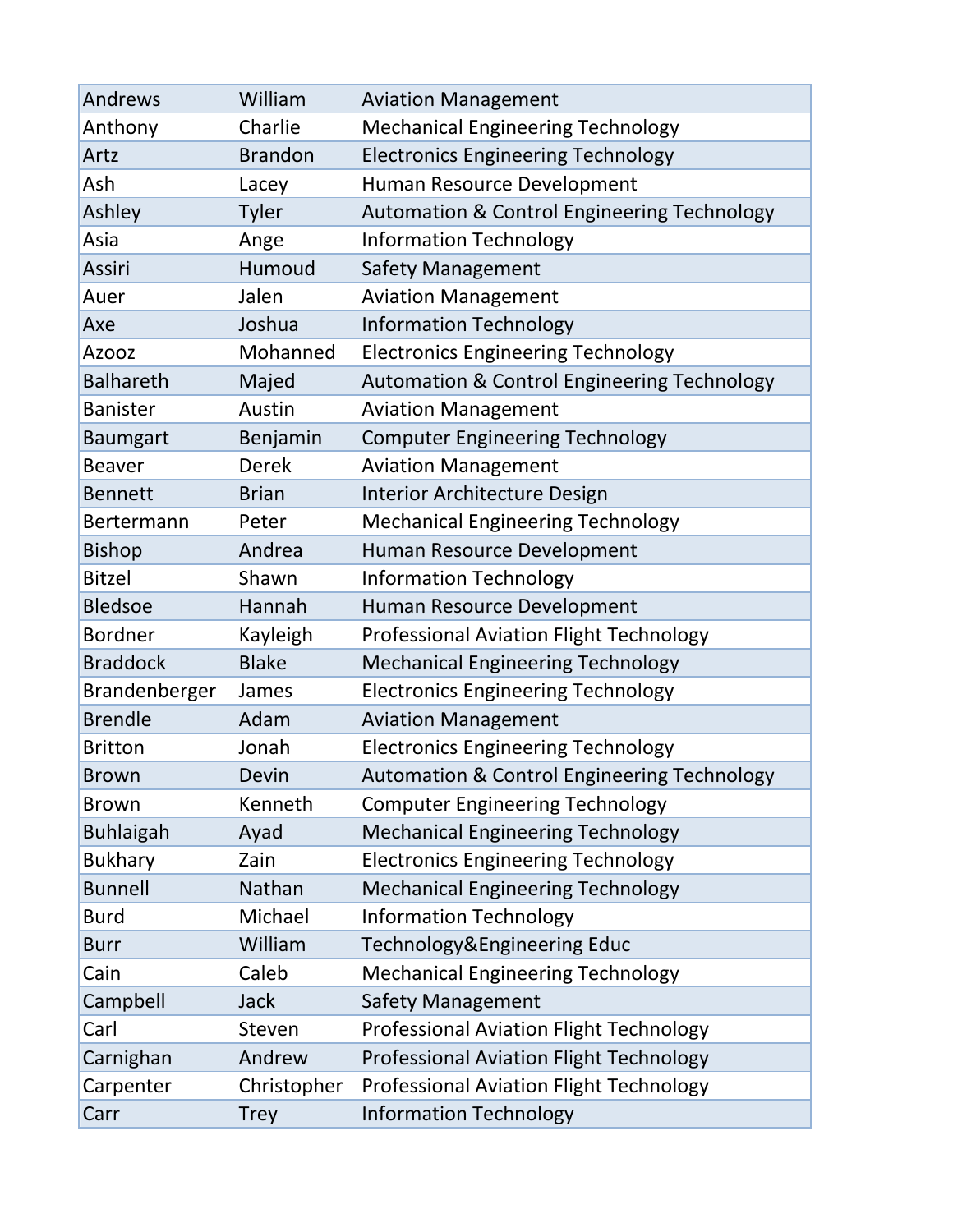| Caudle         | <b>Brent</b>    | <b>Mechanical Engineering Technology</b>       |
|----------------|-----------------|------------------------------------------------|
| Cauley         | Gary            | <b>Aviation Management</b>                     |
| Chestnut       | Ryan            | <b>Electronics Engineering Technology</b>      |
| <b>Chiles</b>  | Cameron         | <b>Professional Aviation Flight Technology</b> |
| Clayton        | Kelsey          | <b>Textiles, Apparel &amp; Merchandising</b>   |
| Cleghorn       | Kenneth         | <b>Information Technology</b>                  |
| Coe            | Jacob           | <b>Mechanical Engineering Technology</b>       |
| Coffman        | Amanda          | Interior Architecture Design                   |
| Collenbaugh    | Aaron           | <b>Mechanical Engineering Technology</b>       |
| Collier        | Mitchell        | <b>Information Technology</b>                  |
| Conners        | James           | <b>Computer Engineering Technology</b>         |
| Cox            | Cassandra       | <b>Construction Management</b>                 |
| Cox            | Kate            | Packaging Engineering Technology               |
| Criswell       | Kayla           | Human Resource Development                     |
| Crocker        | Jeremy          | <b>Construction Management</b>                 |
| Cundiff        | <b>Billy</b>    | <b>Adult &amp; Career Education</b>            |
| Danko          | <b>Brittany</b> | <b>Professional Aviation Flight Technology</b> |
| Danner         | Dean            | <b>Professional Aviation Flight Technology</b> |
| Deady          | Logan           | <b>Automotive Engineering Technology</b>       |
| <b>Decker</b>  | <b>Trey</b>     | <b>Information Technology</b>                  |
| Dickerson      | Ciera           | Technology&Engineering Educ                    |
| <b>Divine</b>  | Carter          | Safety Management                              |
| <b>Dobbs</b>   | James           | <b>Mechanical Engineering Technology</b>       |
| Downing        | Benjamin        | <b>Computer Engineering Technology</b>         |
| <b>Drexler</b> | Tanner          | <b>Aviation Management</b>                     |
| <b>Echols</b>  | Tyler           | <b>Safety Management</b>                       |
| Edwards        | <b>Desiree</b>  | Human Resource Development                     |
| Edwards        | Jordan          | <b>Mechanical Engineering Technology</b>       |
| Ehrlich        | Dayton          | <b>Safety Management</b>                       |
| Ellshoff       | Cody            | <b>Mechanical Engineering Technology</b>       |
| <b>Endris</b>  | Zebendon        | <b>Professional Aviation Flight Technology</b> |
| Erkal          | Atilay          | <b>Electronics Engineering Technology</b>      |
| Evans          | <b>Brandon</b>  | <b>Professional Aviation Flight Technology</b> |
| Farrar         | <b>Nicholas</b> | <b>Automotive Engineering Technology</b>       |
| Ferree         | Alan            | <b>Computer Engineering Technology</b>         |
| Fielden        | <b>Bradi</b>    | <b>Mechanical Engineering Technology</b>       |
| Fiene          | Caleb           | <b>Aviation Management</b>                     |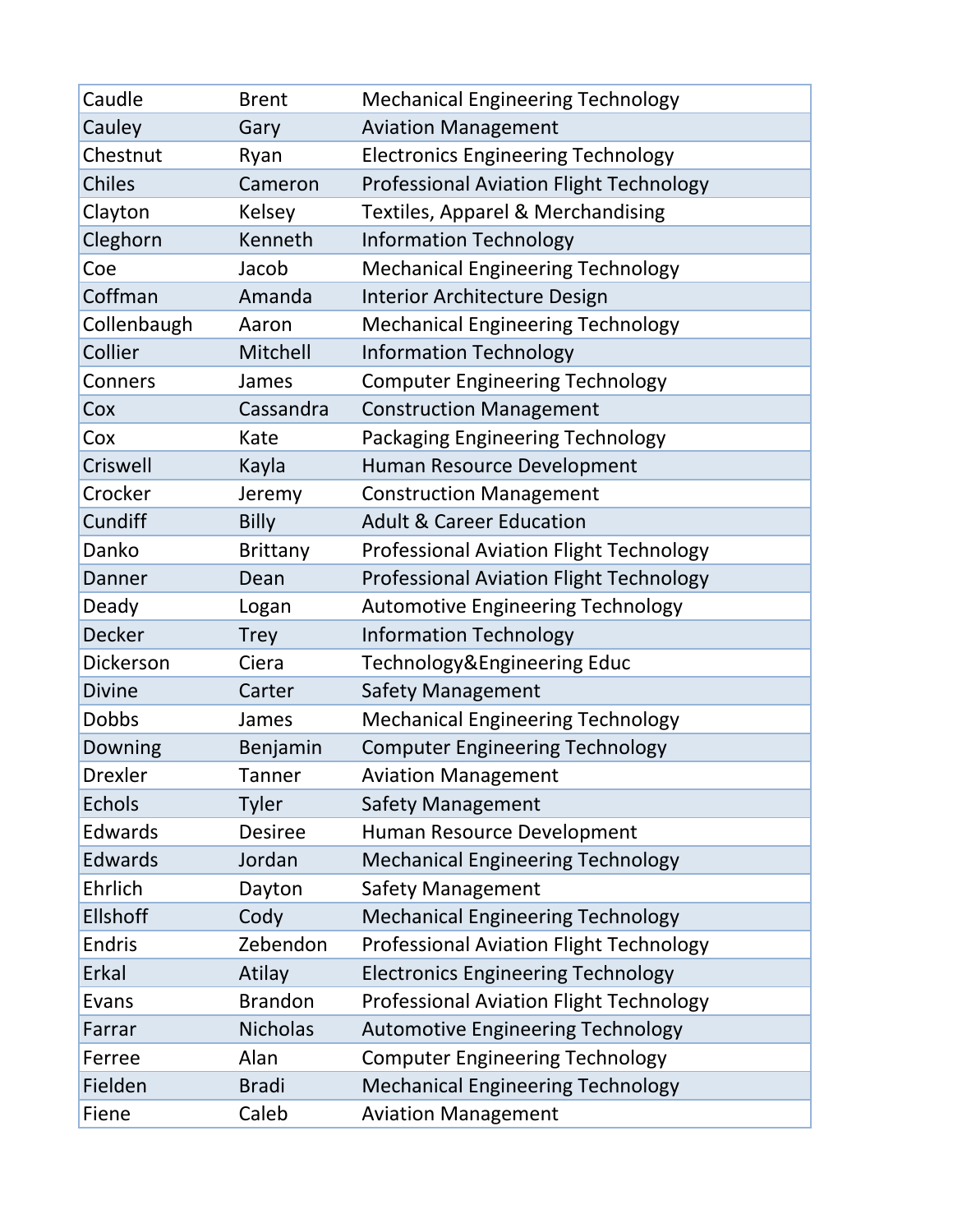| Firestine      | Joshua        | <b>Information Technology</b>                          |
|----------------|---------------|--------------------------------------------------------|
| Flippo         | Taylor        | <b>Automotive Engineering Technology</b>               |
| Fox            | Shelby        | <b>Textiles, Apparel &amp; Merchandising</b>           |
| Frye           | Alex          | <b>Professional Aviation Flight Technology</b>         |
| Gaskey         | Erik          | <b>Computer Engineering Technology</b>                 |
| Gast           | Charles       | <b>Automotive Engineering Technology</b>               |
| Gearhart       | Andrew        | <b>Information Technology</b>                          |
| Geesaman       | Tyler         | <b>Mechanical Engineering Technology</b>               |
| Gibson         | <b>Marcus</b> | <b>Professional Aviation Flight Technology</b>         |
| Gillespie      | Holly         | Technology                                             |
| Gillespie      | Jakobi        | <b>Construction Management</b>                         |
| Ginn           | Ashley        | Human Resource Development                             |
| Giocolo        | Michael       | <b>Civil Engineering Technology</b>                    |
| Goelz          | Matthew       | <b>Mechanical Engineering Technology</b>               |
| Gohn           | Rance         | <b>Professional Aviation Flight Technology</b>         |
| Grady          | Jeffrey       | <b>Automation &amp; Control Engineering Technology</b> |
| Grass          | Jacob         | <b>Mechanical Engineering Technology</b>               |
| Grass          | Jesse         | <b>Construction Management</b>                         |
| Gray           | Caleb         | <b>Mechanical Engineering Technology</b>               |
| Greer          | Holly         | Human Resource Development                             |
| Griffin        | Levi          | <b>Aviation Management</b>                             |
| Hagedorn       | Tyler         | <b>Mechanical Engineering Technology</b>               |
| Hahn           | Terrance      | <b>Aviation Management</b>                             |
| Hakami         | Halemah       | <b>Technology Management</b>                           |
| Hakami         | Mohammed      | <b>Safety Management</b>                               |
| Halawani       | Seraj         | <b>Electronics Engineering Technology</b>              |
| Ham            | Hickory       | <b>Professional Aviation Flight Technology</b>         |
| Hampton        | Tomiko        | Human Resource Development                             |
| Hand           | Schuyler      | <b>Construction Management</b>                         |
| Hannah         | Tyler         | <b>Aviation Management</b>                             |
| Harden         | Abigail       | <b>Adult &amp; Career Education</b>                    |
| <b>Hardiek</b> | Dillon        | <b>Electronics Engineering Technology</b>              |
| Hardy          | Jah'Shar      | <b>Textiles, Apparel &amp; Merchandising</b>           |
| Harrison       | Courtney      | <b>Interior Design</b>                                 |
| Hash           | Jacob         | <b>Computer Engineering Technology</b>                 |
| Haugh          | Faith         | Textiles, Apparel & Merchandising                      |
| Hawsawi        | Mohammed      | <b>Electronics Engineering Technology</b>              |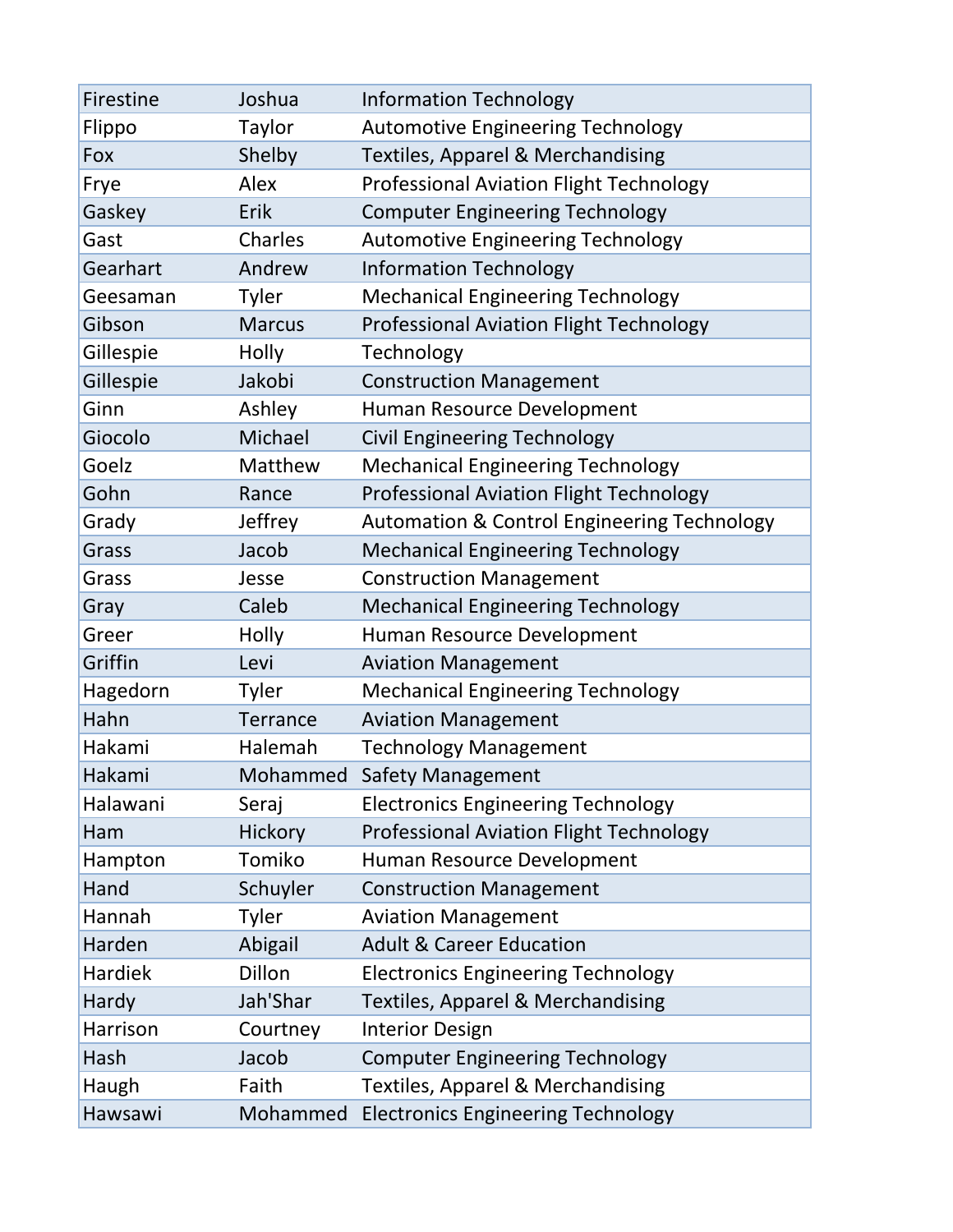| Henriquez      | Oscar           | <b>Computer Engineering Technology</b>         |
|----------------|-----------------|------------------------------------------------|
| <b>Herrick</b> | <b>Derek</b>    | Technology&Engineering Educ                    |
| Hetherington   | <b>Nicholas</b> | <b>Mechanical Engineering Technology</b>       |
| Hickey         | Mariah          | Safety Management                              |
| Hill           | Margaret        | <b>Mechanical Engineering Technology</b>       |
| Hodge          | Adam            | <b>Information Technology</b>                  |
| Hoff           | Adam            | <b>Aviation Management</b>                     |
| Holland        | <b>Trey</b>     | <b>Information Technology</b>                  |
| Howard         | Corey           | <b>Information Technology</b>                  |
| Howe           | Jacob           | <b>Aviation Management</b>                     |
| Hudson         | Taylor          | Professional Aviation Flight Technology        |
| <b>Hughes</b>  | John            | <b>Mechanical Engineering Technology</b>       |
| <b>Humes</b>   | Steven          | <b>Electronics Engineering Technology</b>      |
| Ingram         | <b>Brett</b>    | Packaging Engineering Technology               |
| Ingram         | James           | <b>Electronics Engineering Technology</b>      |
| Jacobs         | Tristan         | <b>Aviation Management</b>                     |
| James          | Kayla           | Human Resource Development                     |
| Jauch          | Robert          | <b>Aviation Management</b>                     |
| <b>Jenkins</b> | Curry           | <b>Aviation Management</b>                     |
| Johnson-Walker | Micah           | <b>Information Technology</b>                  |
| Johnston       | Aaron           | <b>Electronics Engineering Technology</b>      |
| Jones          | Joyanne         | <b>Mechanical Engineering Technology</b>       |
| Kaiser         | Koye            | <b>Civil Engineering Technology</b>            |
| Kato           | Leyland         | <b>Automotive Engineering Technology</b>       |
| Kauffman       | Leah            | <b>Aviation Management</b>                     |
| Keil           | Tristian        | Interior Architecture Design                   |
| Ketcham        | Max             | <b>Electronics Engineering Technology</b>      |
| Kim            | Joo Yeon        | Packaging Engineering Technology               |
| Kimble         | William         | <b>Electronics Engineering Technology</b>      |
| <b>King</b>    | Luke            | <b>Electronics Engineering Technology</b>      |
| <b>Knies</b>   | Sara            | Interior Architecture Design                   |
| Kortz          | Bethany         | Human Resource Development                     |
| Kost           | Lydia           | <b>Professional Aviation Flight Technology</b> |
| <b>Kreps</b>   | Stephanie       | <b>Interior Design</b>                         |
| <b>Kruer</b>   | Michael         | <b>Professional Aviation Flight Technology</b> |
| <b>Kruse</b>   | Dylan           | <b>Electronics Engineering Technology</b>      |
| Kulikowski     | Matthew         | <b>Mechanical Engineering Technology</b>       |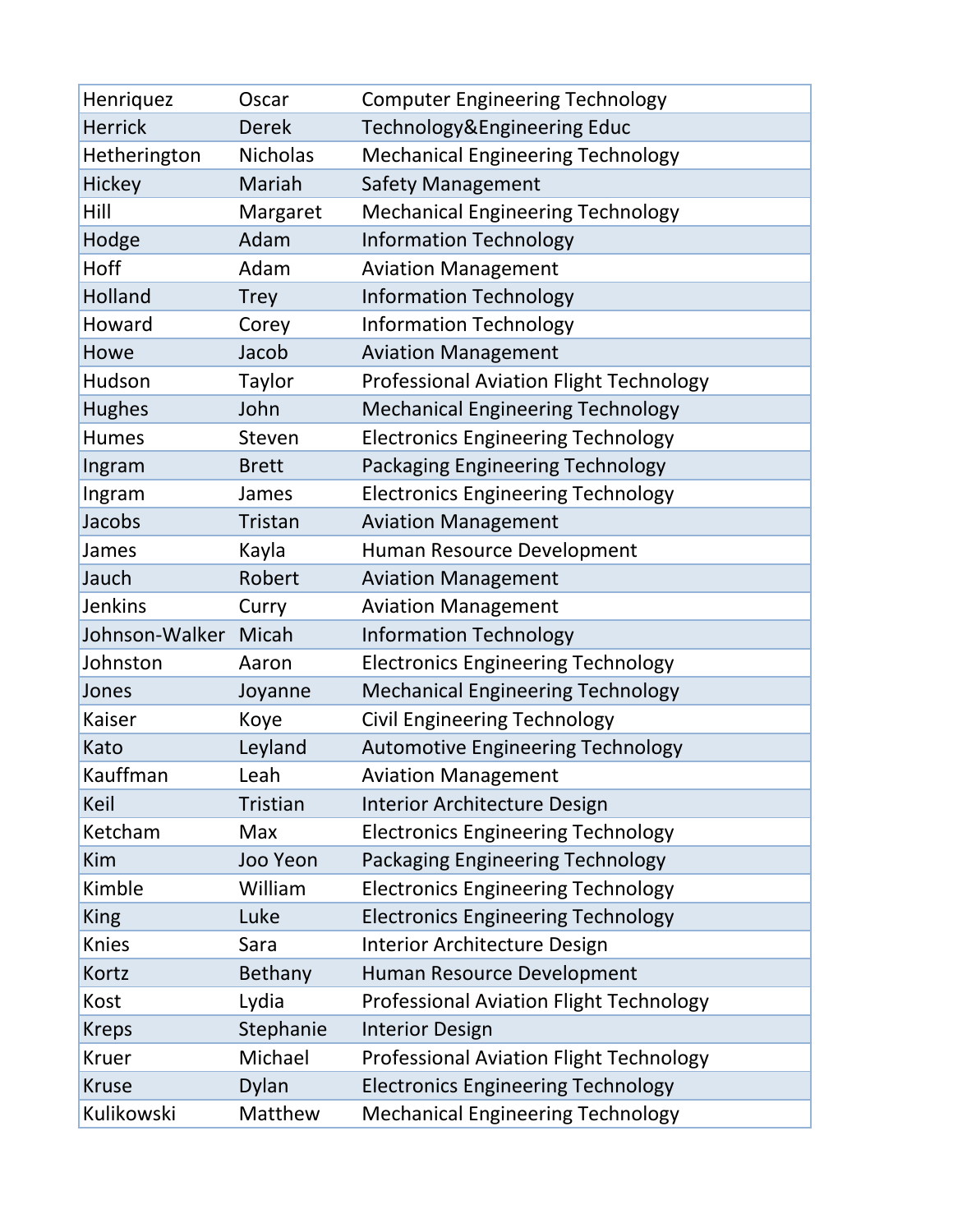| Kwakye           | Samuel          | <b>Aviation Management</b>                     |
|------------------|-----------------|------------------------------------------------|
| LaFollette       | Jason           | <b>Engineering Technology</b>                  |
| Lamb             | Logan           | <b>Mechanical Engineering Technology</b>       |
| LeClerc          | Kevin           | <b>Information Technology</b>                  |
| Lee              | Jin-A           | <b>Textiles, Apparel &amp; Merchandising</b>   |
| Lee              | Jingyu          | <b>Packaging Engineering Technology</b>        |
| Lemley           | Robert          | <b>Construction Management</b>                 |
| Leopold          | <b>Stuart</b>   | <b>Construction Management</b>                 |
| Leslie           | Sarah           | Human Resource Development                     |
| Leu              | Emma            | Human Resource Development                     |
| Lewis            | <b>Misty</b>    | Human Resource Development                     |
| Lewis            | Zachary         | <b>Professional Aviation Flight Technology</b> |
| Lopez            | Jonathan        | <b>Construction Management</b>                 |
| Louden           | Lucas           | <b>Professional Aviation Flight Technology</b> |
| Malooley         | Eli             | <b>Information Technology</b>                  |
| Manke            | Carson          | <b>Packaging Engineering Technology</b>        |
| Marietta         | <b>Nicholas</b> | <b>Automotive Engineering Technology</b>       |
| Marshall         | Robert          | <b>Aviation Management</b>                     |
| <b>Martin</b>    | Jeremy          | <b>Computer Engineering Technology</b>         |
| <b>Martiszus</b> | Andrew          | <b>Construction Management</b>                 |
| Masoud           | Ghufran         | <b>Information Technology</b>                  |
| Matboli          | Abdulelah       | <b>Information Technology</b>                  |
| McClinton        | <b>Kristin</b>  | <b>Computer Engineering Technology</b>         |
| <b>McCormick</b> | Steven          | <b>Information Technology</b>                  |
| McDonald         | Joshua          | <b>Mechanical Engineering Technology</b>       |
| <b>McKee</b>     | Clinton         | <b>Construction Management</b>                 |
| Mercer           | Kayla           | Human Resource Development                     |
| Merritt          | Douglas         | <b>Adult &amp; Career Education</b>            |
| Meschen          | <b>Niles</b>    | <b>Packaging Engineering Technology</b>        |
| Middleton        | Steven          | <b>Aviation Management</b>                     |
| Miller           | Ari             | <b>Construction Management</b>                 |
| <b>Mills</b>     | Taylor          | <b>Interior Architecture Design</b>            |
| Minkler          | <b>Nicole</b>   | Human Resource Development                     |
| Modesitt         | Garrett         | <b>Packaging Engineering Technology</b>        |
| Mohamed          | Deena           | <b>Professional Aviation Flight Technology</b> |
| Morin            | Jordan          | <b>Safety Management</b>                       |
| Namgung          | Innjae          | <b>Mechanical Engineering Technology</b>       |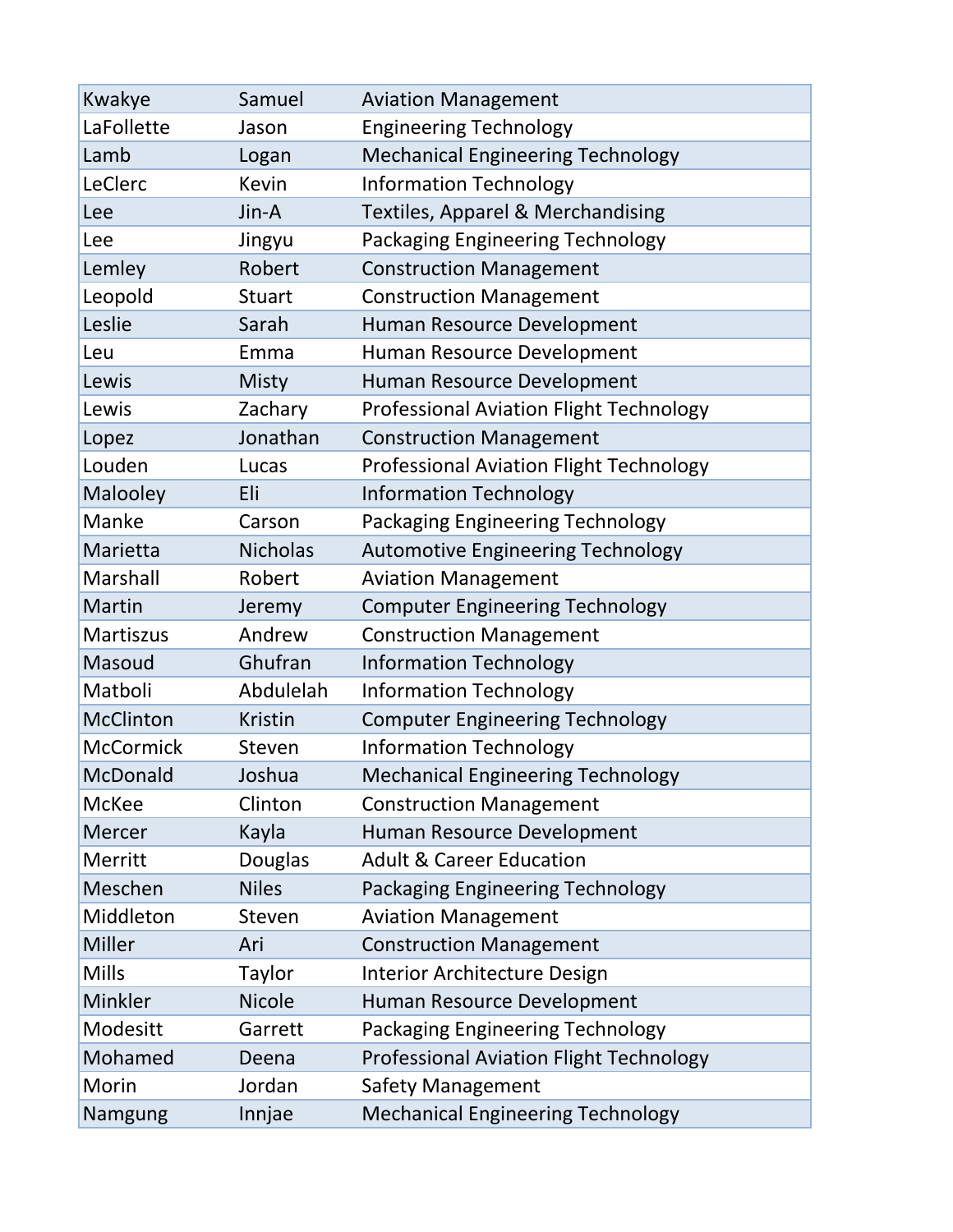| Napier        | Kyleigh         | Human Resource Development                             |
|---------------|-----------------|--------------------------------------------------------|
| <b>Neal</b>   | Marsha          | <b>Textiles, Apparel &amp; Merchandising</b>           |
| Nepote        | Domenic         | <b>Automation &amp; Control Engineering Technology</b> |
| Newberry      | Dana            | <b>Adult &amp; Career Education</b>                    |
| Ngoy          | Patrick         | <b>Information Technology</b>                          |
| Nicholson     | Ariel           | <b>Information Technology</b>                          |
| Ninalowo      | Kazeem          | <b>Computer Engineering Technology</b>                 |
| Nixon         | <b>Trey</b>     | <b>Mechanical Engineering Technology</b>               |
| Nobbe         | Elizabeth       | <b>Textiles, Apparel &amp; Merchandising</b>           |
| <b>Noel</b>   | Chelsea         | <b>Professional Aviation Flight Technology</b>         |
| Noth          | Scott           | <b>Aviation Management</b>                             |
| <b>Nover</b>  | Adam            | <b>Information Technology</b>                          |
| <b>Nussar</b> | Youstina        | <b>Civil Engineering Technology</b>                    |
| Orf           | <b>Madeline</b> | <b>Packaging Engineering Technology</b>                |
| O'Rourke      | Ryan            | <b>Information Technology</b>                          |
| O'Rourke      | Sarah           | Human Resource Development                             |
| Page          | Presley         | <b>Computer Engineering Technology</b>                 |
| Palmerton     | Ryan            | <b>Mechanical Engineering Technology</b>               |
| Pannell       | Timothy         | <b>Professional Aviation Flight Technology</b>         |
| Parrish       | <b>Brett</b>    | <b>Professional Aviation Flight Technology</b>         |
| Parry         | Danielle        | <b>Construction Management</b>                         |
| Patterson     | John            | <b>Construction Management</b>                         |
| Patz          | Ryan            | <b>Electronics Engineering Technology</b>              |
| Peck          | Adam            | <b>Technology Management</b>                           |
| Peden         | Geonna          | <b>Textiles, Apparel &amp; Merchandising</b>           |
| Perry         | Logan           | <b>Information Technology</b>                          |
| Peterson      | Garrett         | <b>Mechanical Engineering Technology</b>               |
| <b>Phills</b> | Kyanay          | <b>Electronics Engineering Technology</b>              |
| Plank         | Alexander       | <b>Mechanical Engineering Technology</b>               |
| Plummer       | <b>Britney</b>  | Textiles, Apparel & Merchandising                      |
| Ponder        | <b>Brandi</b>   | <b>Safety Management</b>                               |
| Pringle       | Reed            | <b>Aviation Management</b>                             |
| Quick         | Allison         | <b>Textiles, Apparel &amp; Merchandising</b>           |
| Quiroga       | Vicente         | Professional Aviation Flight Technology                |
| Reckerd       | Mallory         | <b>Aviation Management</b>                             |
| Rees          | <b>Brock</b>    | <b>Aviation Management</b>                             |
| Reifsteck     | Devin           | <b>Professional Aviation Flight Technology</b>         |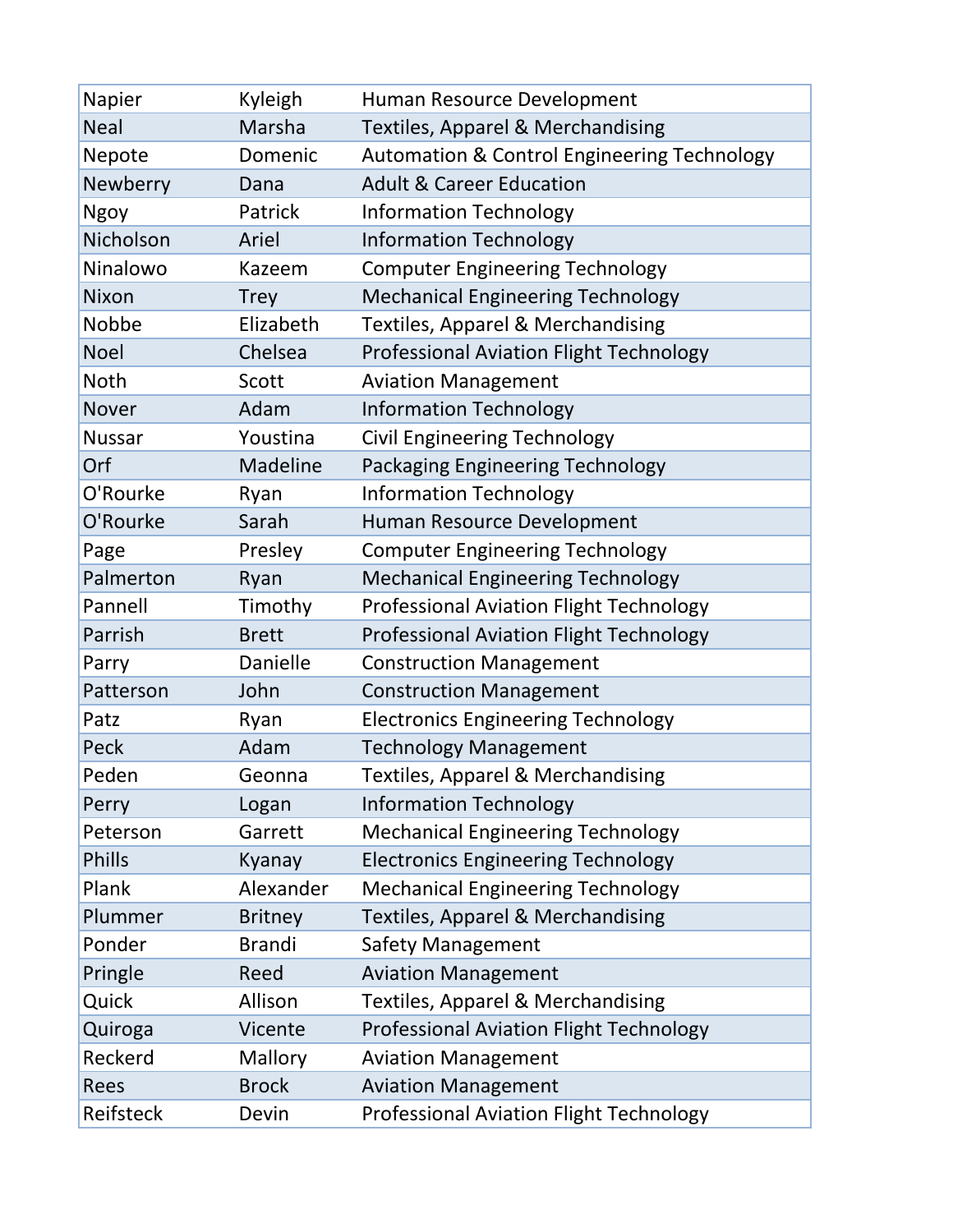| <b>Rhodus</b>    | Allen         | <b>Aviation Management</b>                             |
|------------------|---------------|--------------------------------------------------------|
| <b>Rice</b>      | Makailya      | <b>Information Technology</b>                          |
| Ridley           | Rassan        | <b>Textiles, Apparel &amp; Merchandising</b>           |
| Ripperger        | Samantha      | <b>Textiles, Apparel &amp; Merchandising</b>           |
| Robinaugh        | Erika         | <b>Textiles, Apparel &amp; Merchandising</b>           |
| <b>Rollins</b>   | <b>Travis</b> | <b>Electronics Engineering Technology</b>              |
| Ross             | Kristen       | <b>Textiles, Apparel &amp; Merchandising</b>           |
| Russell          | Billy         | <b>Computer Engineering Technology</b>                 |
| Salinetro        | Adam          | <b>Mechanical Engineering Technology</b>               |
| <b>Schelling</b> | Mark          | <b>Professional Aviation Flight Technology</b>         |
| Scherer          | Andrew        | <b>Aviation Management</b>                             |
| <b>Schmeck</b>   | Glen          | <b>Technology Management</b>                           |
| <b>Schunk</b>    | Josiah        | <b>Automation &amp; Control Engineering Technology</b> |
| Schwent          | Kaitlin       | <b>Interior Architecture Design</b>                    |
| Schwoeppe        | Phillip       | <b>Automotive Engineering Technology</b>               |
| Settle           | Heath         | <b>Electronics Engineering Technology</b>              |
| Sexton           | Lauren        | Textiles, Apparel & Merchandising                      |
| Shaul            | <b>Blake</b>  | <b>Aviation Management</b>                             |
| Shipman          | <b>Tanner</b> | <b>Professional Aviation Flight Technology</b>         |
| Sigler           | Kaylynn       | <b>Aviation Management</b>                             |
| <b>Sims</b>      | <b>Trent</b>  | <b>Professional Aviation Flight Technology</b>         |
| Sirilla          | Alexander     | <b>Professional Aviation Flight Technology</b>         |
| Slade            | William       | Human Resource Development                             |
| Smith            | Kassandra     | <b>Mechanical Engineering Technology</b>               |
| Smith            | Richard       | <b>Aviation Management</b>                             |
| Spear            | Gary          | <b>Adult &amp; Career Education</b>                    |
| Spurgeon         | Jacob         | <b>Information Technology</b>                          |
| <b>Starks</b>    | Kiana         | <b>Textiles, Apparel &amp; Merchandising</b>           |
| <b>Steele</b>    | <b>Derek</b>  | <b>Mechanical Engineering Technology</b>               |
| <b>Stewart</b>   | Cogan         | <b>Automation &amp; Control Engineering Technology</b> |
| <b>Stewart</b>   | Karolina      | Human Resource Development                             |
| Stone            | Christopher   | <b>Professional Aviation Flight Technology</b>         |
| <b>Stott</b>     | Dmitry        | <b>Safety Management</b>                               |
| Stover           | Jacob         | <b>Professional Aviation Flight Technology</b>         |
| Streicher        | Christopher   | <b>Aviation Management</b>                             |
| Stroot           | Austin        | <b>Adult &amp; Career Education</b>                    |
| <b>Suggs</b>     | Dexter        | <b>Electronics Engineering Technology</b>              |